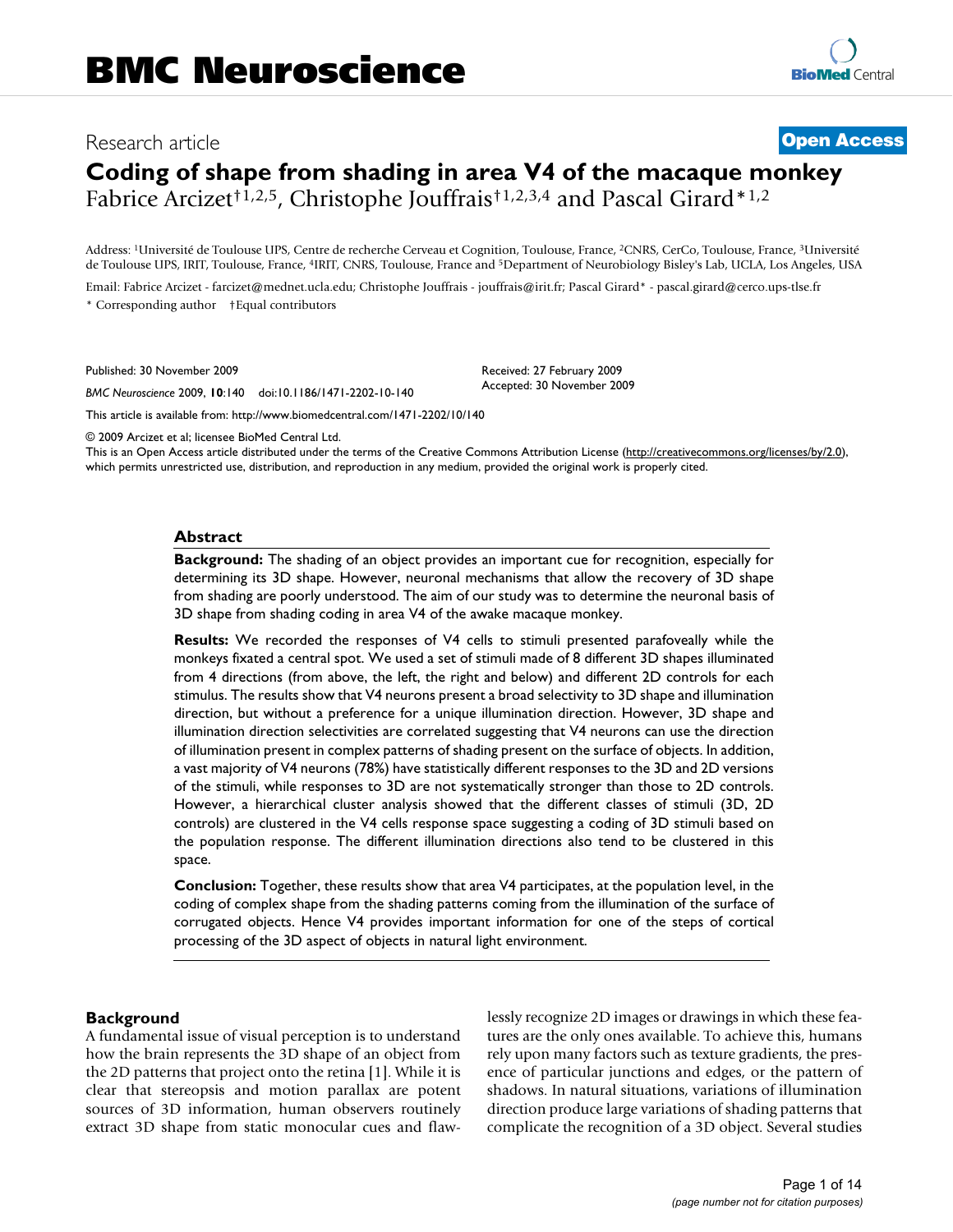have revealed deficits in recognizing faces or objects under various shadow conditions [2,3], and in estimating surface curvature based on shading [4-6] or perceptual ambiguities [7]. If one introduces a display change in matching experiments [8], the recognition of objects, with the exception of human faces, does not appear to depend on the direction of illumination [9,10]. So, humans are able to recognize shapes within a highly variable environment and are able to use 2D pictorial cues, like shading, to form vivid 3D percepts [1,11,12]. The question then arises: What neuronal mechanisms underlie such a process of shape recognition?

The precise mechanisms by which the brain extracts the different sources of monocular 3D information and combines them to identify an object remain unknown. In particular, few studies have investigated the question of 3D shape from shading [13]. fMRI studies on humans indicate a participation of both dorsal and ventral pathways [14-16]. More recently, the question was remarkably well approached by Georgieva et al (2008) [13], who used more controls and avoided other 3D cues (edges, vertices) than shading alone. The results of this study underlined the importance of the caudal inferotemporal gyrus and ruled out the intraparietal sulcus as a site for the extraction of 3D shape from shading.

Single-unit studies have suggested that V4 neurons play an important role in shape from shading. For instance, Hanazawa and colleagues [17,18] showed that V4 neurons are selective to shading orientation with a vertical bias. Furthermore, curvature was critically represented in V4 [19-21] in the form of 'volumetric primitives'. Hence, the representation of curvature in V4 might reflect a necessary processing step of shape from shading before achieving invariance to shading variations that occur in higher level regions [22]. The main psychophysical counterpart is that shading is particularly important for the analysis of curved surfaces and, according to Todd [1], perceptual constancy of objects can be achieved through a curvature-based representation of shapes. We thought it was important to examine further the selectivity of V4 neurons to shapes defined by shadings. We expect single unit studies, which stand at a different level of analysis, to potentially reveal shape from shading-related mechanisms in V4. Finally and importantly, it should be stressed that macaque monkeys are a valuable model for the study of 3D shape from shading at the single cell level as it has been demonstrated that they can perceive depth from shading cues in behavioral tasks [23].

The aim of our study was to explore the encoding of 3D shape from shading in area V4 of the awake macaque monkey. The particularity of shape from shading implies that shape and illumination are intimately intertwined to

create a 3D percept. A light source illuminating the surface of an object containing irregularities such as hollows and bumps, inescapably creates a pattern of dark and light regions that is specific to the shape of the object. If other cues are unavailable, the brain needs to use this pattern of shading to infer the 3D aspect of the surface. We first aimed to test if V4 cells are selective to 3D shapes defined by illumination that creates different patterns of shading. In order to assess this, we used a set of 8 different naturalistic 3D shapes illuminated from 4 directions (from below, the left, the right and above). Because the pattern of shading varies markedly when the direction of illumination varies, we computed several indices to check if the V4 cells responded invariantly to the same 3D shape illuminated from different directions or if their selectivity was biased towards vertical illumination directions. Finally, we tested the selectivity to 3D shape from shading per se by using 3 different types of 2D controls. These controls share low-level parameters with the 3D stimuli and by changing the spatial organization of the shading patterns, they loose their 3D aspect.

Our results show that most individual V4 neurons do not show a strong selectivity to individual 3D shapes defined by shading. We also noticed a weak selectivity to illumination directions with no preference for vertical axes. Furthermore V4 neurons do not prefer systematically the 3D version of the stimuli with respect to the 2D controls. However, 3D stimuli and 2D controls could be clearly separated by a cluster analysis of V4 single cell responses, suggesting that shape from shading is a cue encoded at the population level.

# **Methods**

# *Animals and setup*

Two adult rhesus monkeys, one female (monkey T) and one male (monkey Z), weighing 3 and 6 kg respectively, were implanted with head fixation devices (Crist Instruments, Hagerstown, MD). Surgical operations were performed under general anesthesia and sterile conditions. Anesthesia was induced by ketamine (16 mg/kg IM). Maintenance of anesthesia was achieved with a mixture of alphadolone/alphaxolone (Saffan, 15 mg/kg/h IV or slightly more if required). A pain reliever, ketoprofen (Ketofen, 1 mg/kg IM) and systemic antibiotics (extencilline 600000 UI IM) were administrated at the beginning of the surgery.

Once monkeys were trained to perform a simple visual fixation task, we performed a second surgery to implant a recording chamber over a 2 cm diameter craniotomy. The surgery was performed under the same conditions, except for an additional injection of methylprednisolone (solumedrol, 1 mg/kg IM) to prevent brain edema. Although we cleaned within the chamber daily, guide tubes were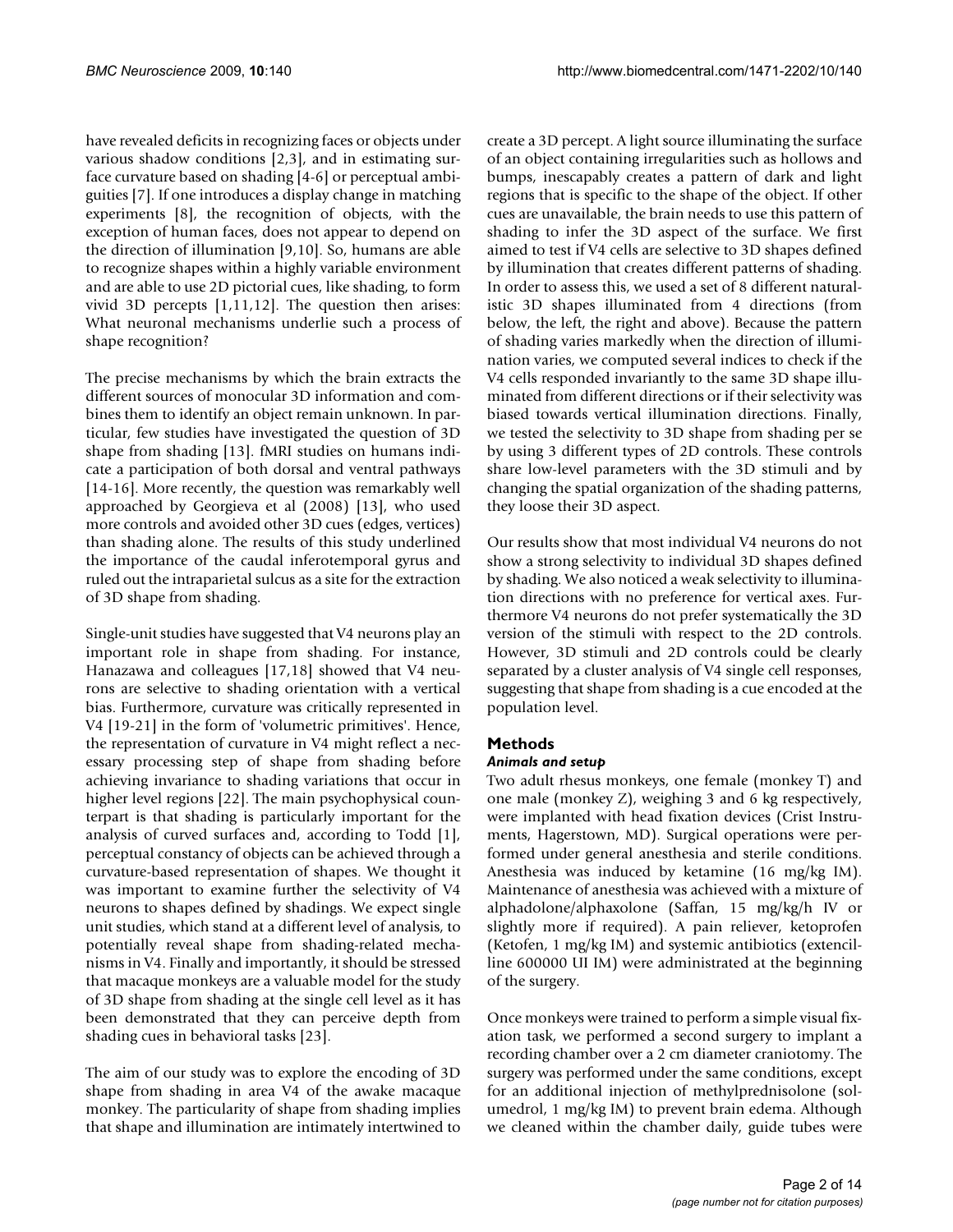required because we did not scrape the thickening dura. Animals were sacrificed by an overdose of pentobarbital and fluorescent dyes were injected to localize the recording sites and confirmed the location of recordings in V4. Histological analyses on both monkeys confirmed that we recorded cells in the anterior part of dorsal V4. An anatomical description of the region of recordings can be found in Arcizet et al. 2008 [24]. All animal procedures complied with guidelines of the European Ethics committee on Use and Care of Animals.

To perform the task, the animals were seated in a primate chair, with their head restrained. An ISCAN infrared eyetracking system (120 Hz) monitored eye positions by tracking the corneal reflection of a focused infrared LED through a CCTV camera with a 250-mm lens. The experiments were run using CORTEX software (courtesy of NIMH), which controlled stimulus presentation and data acquisition. Tungsten-in-glass microelectrodes (Thomas Recording, Germany) were used to record extracellular neuronal activity. Action potentials from single units were sorted online (MSD, AlphaOmega, Israel).

# *Stimuli and protocol*

Stimuli consisted of pictures of randomly deformed spheres similar to those used in studies [25] and [13]. The illumination falling on concavities and convexities of the spheres produced patterns of shading that made the stimuli look like vivid pictures of realistic 3D objects. We used 8 different distorted spheres (termed 3D shapes). These stimuli were illuminated with a Lambertian light source (with no specular component) coming from 4 different directions (below, right side, left side or above).

Therefore, the set of original stimuli consisted of 32 images of 3D shapes (Figure 1). As discussed in [13], it is not possible to design 2D controls of these stimuli that look flat and keep all low-level parameters. Hence, several types of 2D controls were necessary (Figure 2): (1) The "Blob" control consisted of a texture made of random distribution of 'blobs' taken within the outline of the original 3D stimulus (Fig. 2B). Blobs and random stimuli were designed by the group of Rufin Vogels (University of Louvain) with 3D studio max software. (2) The "Random" control consisted of a random distribution of the pixels of the original 3D image (Fig. 2C). (3) The "Posterized" control: each image of 3D shape was posterized (continuous gradation of tones replaced with fewer levels using Paint shop pro software) with two gray levels (Fig. 2D). Posterized stimuli roughly correspond to the spatial pattern of black and white patches contained in the original stimuli. These stimuli are identical to those called 'unshaded blobs' in [13]. None of the Blob and Random controls led to the perception of vivid 3D shapes. Posterized stimuli



#### **Figure 1**

**Illustration of the 32 stimuli**. The eight 3D shapes (rows) rendered with the four light source directions (columns). The illumination used for rendering is mentioned at the top of the figure (below (B), left (L), right (R) and above (A)).

with 2 grey levels gave no 3D percept, although those with 4, 6 and 8 levels did (data in human subjects, not shown).

The mean luminance of the 3D images did not differ by more than 0.9% from that of their respective Blob and Posterized controls. As expected, the difference was less than 0.02% with the Random controls. Figure 3 shows that the mean power spectrum collapsed over all orientations was similar for 3D, Blob and Posterized stimuli (but not for Random stimuli).

We had a total of 96 different stimuli (8 outlines \* 4 directions of illumination \* 3 contents [3D shapes, Blob, (Random or Posterized)]). The stimuli were gamma corrected on a 21" CRT monitor (Iiyama vision master pro512) placed at 57 cm from the eyes of the monkeys. We adapted stimulus size to eccentricity rather than precisely matching stimuli to measured receptive field (RF). Practically,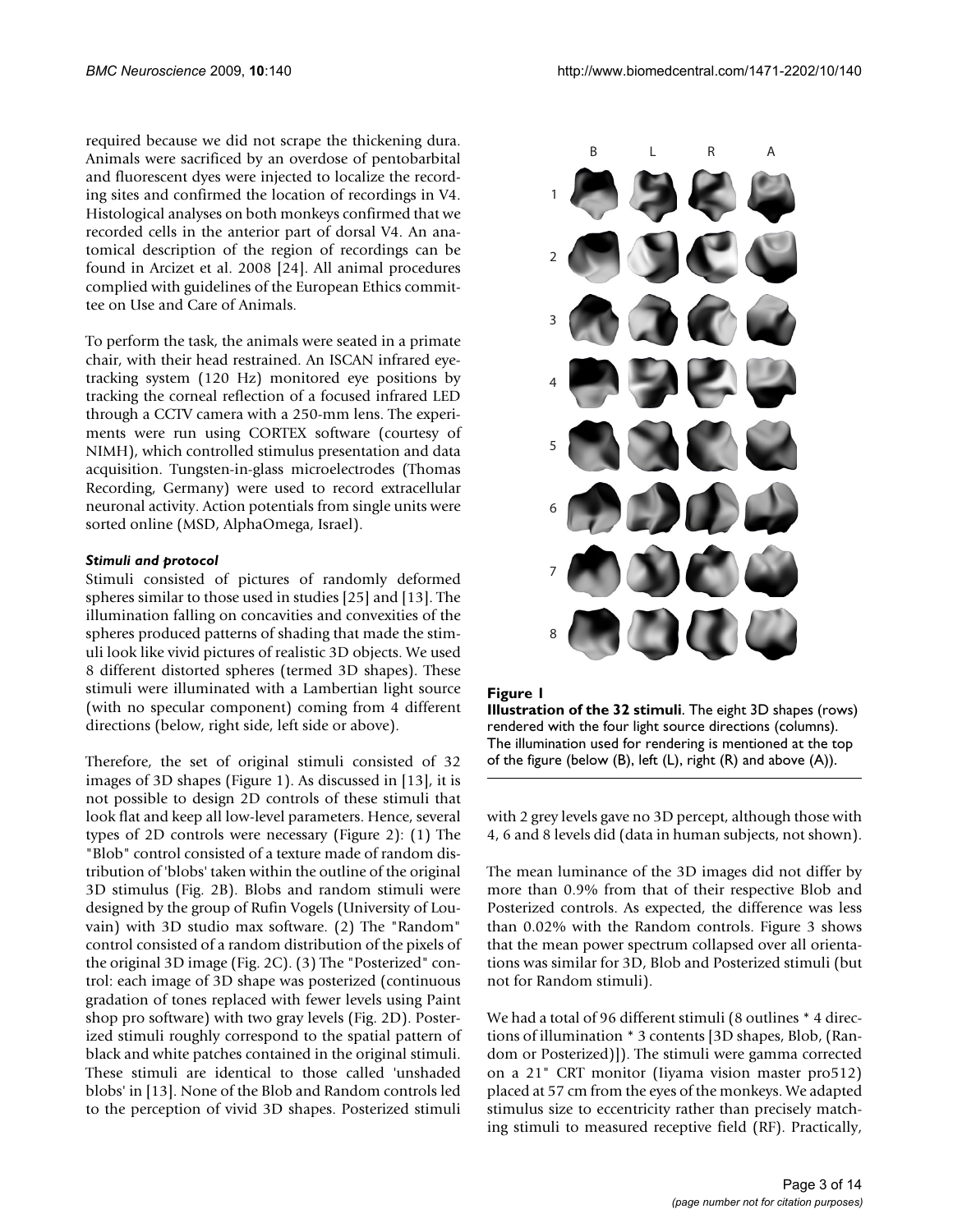

**Illustration of one 3D shape and its three 2D control stimuli**. (A) Original 3D: shape #2 illuminated from the left (#2L). (B) Blob control: 2D percept created by redistribution of sections from the original image within the outline. (C) Random control: random distribution of the original image pixels. (D) Posterized control with 2 grey levels. The Random and Posterized stimuli were used in different subsets of neurons.

during the recording sessions, stimuli were chosen among 4 identical but scaled sets of 2, 3, 4 or 5 degrees of visual angle and presented at the center of the receptive field.

The monkeys were first trained to maintain fixation within a 2-degree square window. The monkey had to keep fixating a 0.1 degree gray central spot for a variable delay (400 to 600 ms) before the stimulus was flashed for 250 ms. After the stimulus was turned off, the fixation spot remained on for a variable delay (350 to 400 ms). Only trials completed without breaking fixation were rewarded with a drop of water and kept for off-line analysis

For each isolated neuron, we first roughly mapped the receptive field with dark, light or colored hand-moved bars. In order to quickly find the RF center, we recorded the neuronal responses to small squares (dark or light) flashed for 25 ms at 36 positions selected pseudo-randomly in a square grid. RF sizes and eccentricities were in agreement with previous studies [26]. Once the RF mapping was achieved, we recorded 5 to 10 trials for each stimulus. Stimuli were presented in pseudo-random order.

#### *Data analysis*

We defined two 250 ms epochs, one corresponding to the baseline and the other to response activities of the neurons. The baseline epoch began during the initial fixation period, 400 ms before stimulus onset. The response epoch began 50 ms after stimulus onset. Mean response rates



**Figure 3 Power spectra (F) of the different classes of stimuli**. Power spectra are averaged over the 4 or 8 different shapes and collapsed over orientations. The distance between 2 curves with the same color represent the standard deviation.

(spikes/s) were computed for both epochs. Baseline rates were generally low (average  $+/-$  SD: 6.2  $+/-$  0.6 spikes/s). Data analysis on response rates with or without subtraction of the baseline activity yielded similar results. Thus, results reported in the paper are from the recorded response rates, without subtraction of the baseline activity.

All 8 3D shapes have a marked different aspect because of the presence of surface concavities or convexities. V4 neurons are expected to be selective to the smooth curves enhanced by shading since previous studies have demonstrated that they are sensitive to contour elements [19,21]. An interesting question is the influence of illumination direction on 3D shape selectivity. To assess neuronal selectivity to 3D shape and illumination direction, we computed a two-way non-repeated factorial ANOVA with 3D *shape* and *illumination direction* (ID) as independent factors. The threshold of significance was fixed at 5%.

We also computed a three-way non-repeated factorial ANOVA (with *shape, content*, and *illumination direction* as independent factors) to determine the selectivity of cells to content, and a post-hoc comparison (Tukey test) to compare the mean responses to different types of stimuli content (3D, Blobs and Random/Posterized). In order to quantify the magnitude of the selectivity for 3D shape and illumination direction, we computed two modulation indices inspired by Ref. [27]. For each neuron, we determined the combination of 3D shape and illumination direction that induced the maximal response. We defined the 3D shape selectivity index (SSI) as [Rmax - Rmin]/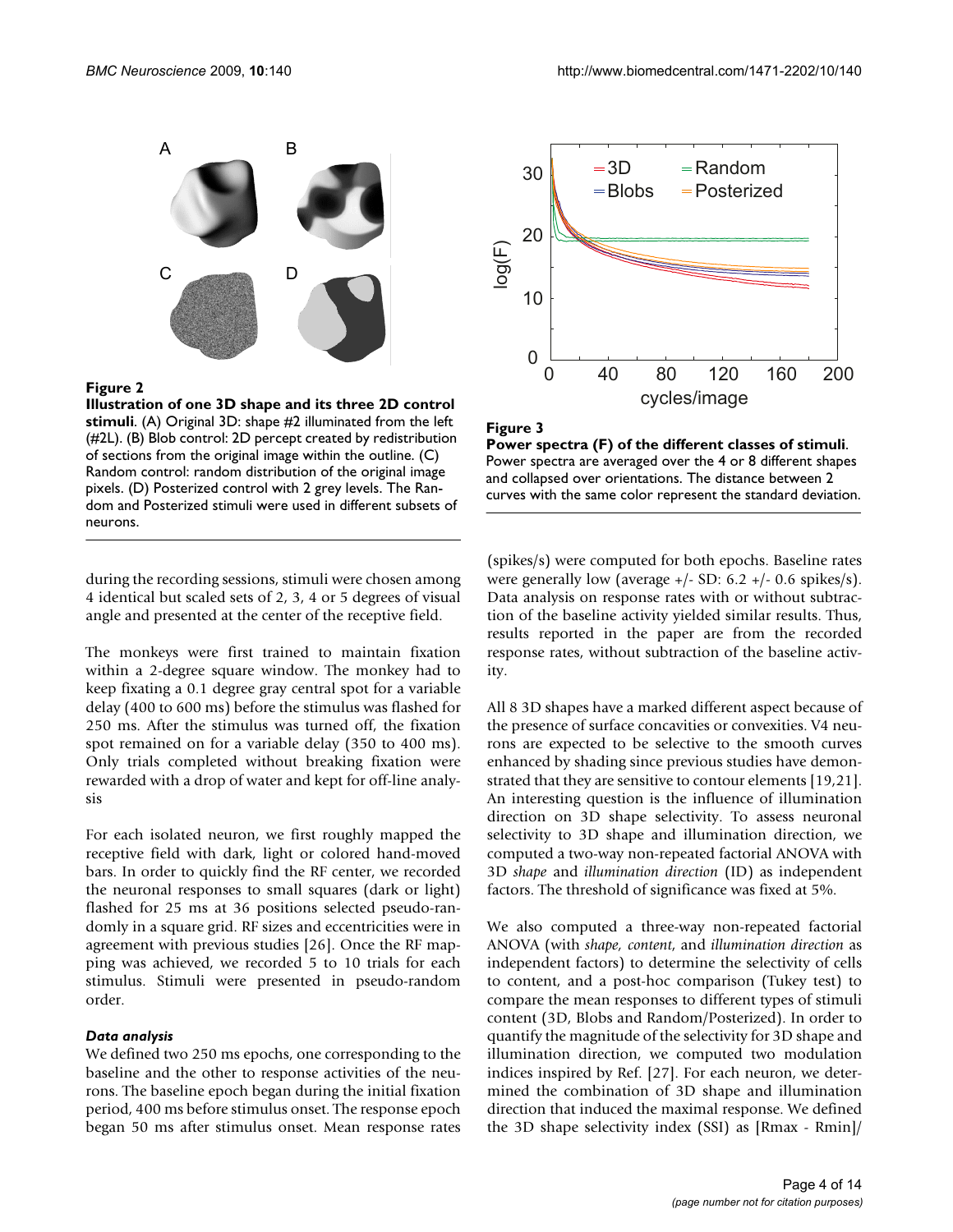[Rmax +Rmin], where Rmin and Rmax are the minimal and maximal response among the 3D shapes, respectively. The Illumination Selectivity Index (ISI) was defined similarly. A value of 0 indicates absence of modulation by the factor (3D shape or illumination direction), whereas a value of 1 indicates a strong selectivity. Since an ANOVA does not quantify the strength of selectivity, we also computed a  $\omega^2$  association index derived from the two-way ANOVA to assess the tuning to both factors (3D shape and illumination direction). In contrast to selectivity indices (SSI and ISI),  $\omega^2$  captures both the mean and the trial-totrial variability instead of using the responses to the least or the best effective stimulus [28]. This ANOVA  $\omega^2$  index is defined as:

$$
\omega^2 = \frac{\text{(Sseffect} - (\text{deffect}) \times (\text{MSerror}))}{\text{MSerror} + \text{SStotal}}
$$

where *SS* is the sum of squares, *MS* the mean squares and *df* the degree of freedom. This index ranges between 0 and 1; a value of 1 indicates a strong selectivity whereas a value of 0 indicates no selectivity. Neurons were considered to be highly selective to 3D stimuli or to illumination direction when  $\omega^2$  was above a threshold of 0.10 [28].

#### *Ranking*

In addition, we performed a ranking analysis [29] to test how the controls affect the tuning to 3D shapes and a cluster analysis to evaluate to what extent 3D stimuli could be segregated from controls by the V4 population. We performed this analysis to assess the preservation of selectivity to the 3D shape stimuli across modification of the content. For each neuron, responses to each 3D stimulus were normalized and ranked in descending order (the best 3D stimulus had the rank of 1). Then, for the same neuron, the obtained rank was used as a reference to rank the responses to the different corresponding types of control stimuli (Blobs, Random and Posterized). The procedure was repeated for each neuron and then, for each class of stimuli, we averaged the responses for each rank across all neurons. Since the reference ranking comes from the 3D stimuli, a flat ranking curve for a given control class would mean that the cell population preference for that control and the 3D shapes is markedly different. Conversely, a superimposed or parallel curve means that the shape preference is preserved across stimulus classes.

#### *Cluster analysis*

Finally, we used a hierarchical cluster analysis to obtain a visual representation of the neuronal responses at the population level. The purpose of cluster analysis is to gather the stimuli into successively larger clusters, using a measure of distance between neuronal responses. Results are illustrated with a hierarchical tree or dendrogram. We used the Ward's linkage method on Euclidean distances

obtained from standardized responses (Statistica software) to perform the analysis. This method uses an analysis of variance approach to evaluate the distances between clusters. Hence it seeks to choose the successive clustering steps so as to minimize the increase in the error sum of squares found at each level (see [30] for details concerning this method).

#### **Results**

We recorded 124 V4 neurons in the right hemispheres of two monkeys (Monkey T, 93; Monkey Z, 31). A vast majority of neurons (119/124 or 96%) showed a mean firing rate that increased significantly during stimulus presentation (T-test,  $p < 0.05$ ). All the cells were tested with 3D shapes and Blobs, but among the 119 responsive cells (Monkey T, 90; Monkey Z, 29), only 46 cells were tested with the Random controls, and 73 cells with the Posterized controls (all cells in this last sample were tested with only four of the eight shapes). We used the population of 119 responsive cells for subsequent analysis.

We computed a two-way ANOVA (*shape number* × *Illumination Direction*) on mean responses to 3D stimuli. Figure 4 shows the responses of 2 example cells to all the possible combinations of 3D shapes and illumination directions (8\*4 for example A and 4\*4 for example B). The neuron in Figure 4A shows a strong modulation by 3D shape and a minor effect of illumination direction. Its response is maximal for 3D shape # 7 when illuminated from above, but stays high for the 3 remaining illumination directions, yet with a lower response when illumination comes from the left side. Conversely, Figure 4B illustrates an example of neuron that is strongly modulated by illumination direction but less by 3D shapes. Both neurons show a significant effect of 3D shapes and illumination direction respectively (ANOVA, main factor, p < 0.05). Statistical analysis (ANOVA) showed that among the 119 cells, 45% (53/119) of the neurons were significantly modulated by 3D shape and 55% (65/119) of cells were significantly modulated by illumination direction. Among these neurons, 38% (45/119) showed a significant interaction between 3D shapes and illumination direction.

In order to quantify the selectivity to both 3D shape and illumination direction, we computed two selectivity indices (3D Shape Selectivity Index, SSI; Illumination Selectivity Index, ISI; see Methods). Figure 5A shows a scatter plot and distribution histograms of the SSI and ISI computed within the population  $(n = 119)$ . SSIs for neurons illustrated in Figure 4A and 4B are 0.81 and 0.31 respectively. The distribution of SSI (Figure 5A, top axis) has a median value of 0.30, indicating that the V4 population shows a weak modulation of responses according to the different 3D shapes. Similarly, the distribution of the ISI (Figure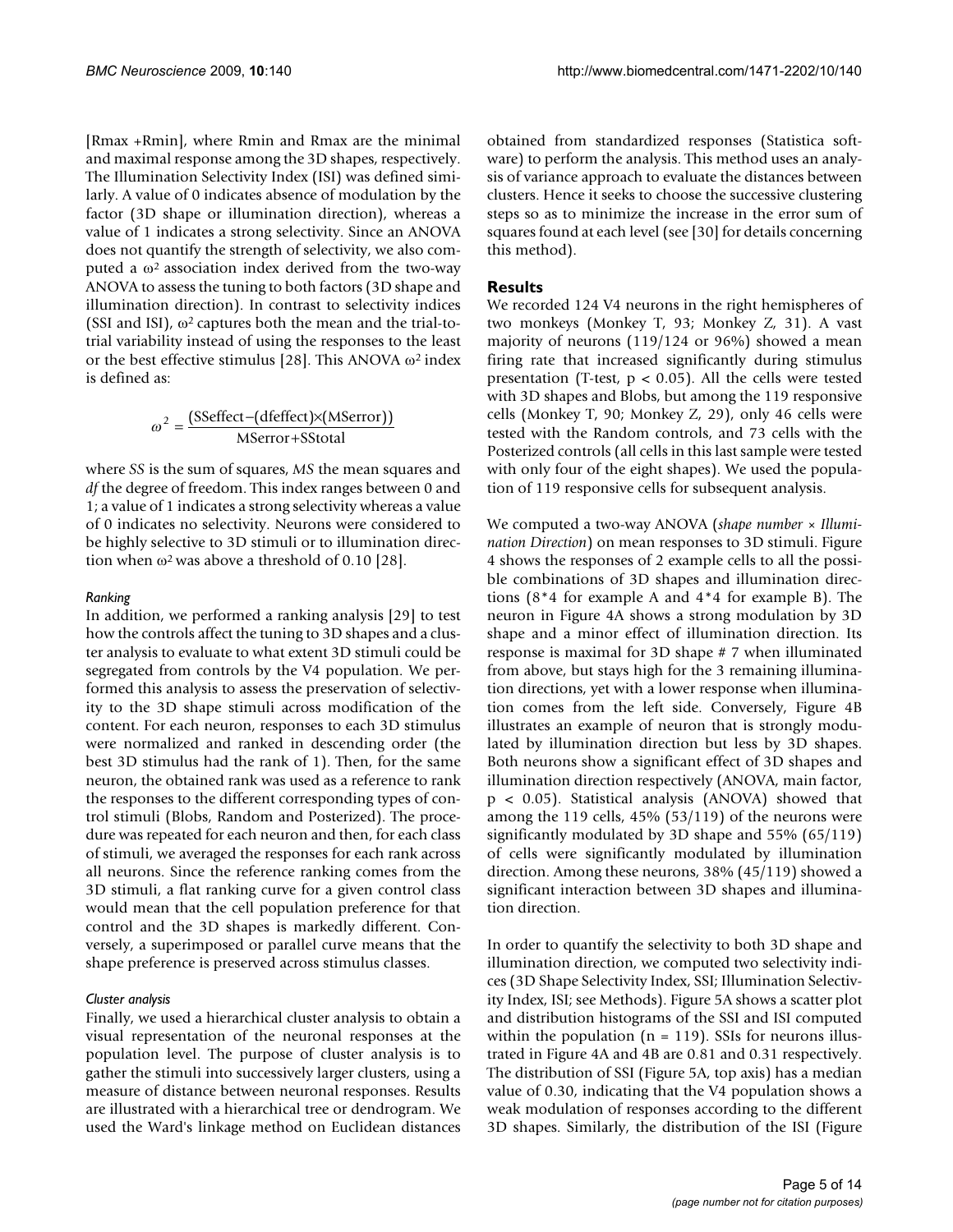

**Selectivity of 2 V4 neurons to 3D shapes illuminated from different directions**. Peristimulus time histograms from two V4 cells in response to the different combinations of 3D shapes and illumination directions. Each row corresponds to a given 3D shape and each column corresponds to a given illumination direction (Below, Left, Right and Above), respectively. Second and third vertical lines on each PSTH represent stimulus on- and offset (250 ms duration). (A) A Neuron which is highly selective for 3D shape but weakly for illumination direction (ANOVA, main effect, 3D shape; p < 0.001, illumination direction; p = 0.046). (B) A Neuron which is highly selective for illumination direction but less for 3D shape (ANOVA, main effect, 3D shape;  $p = 0.006$ , illumination direction;  $p \le 0.001$ ).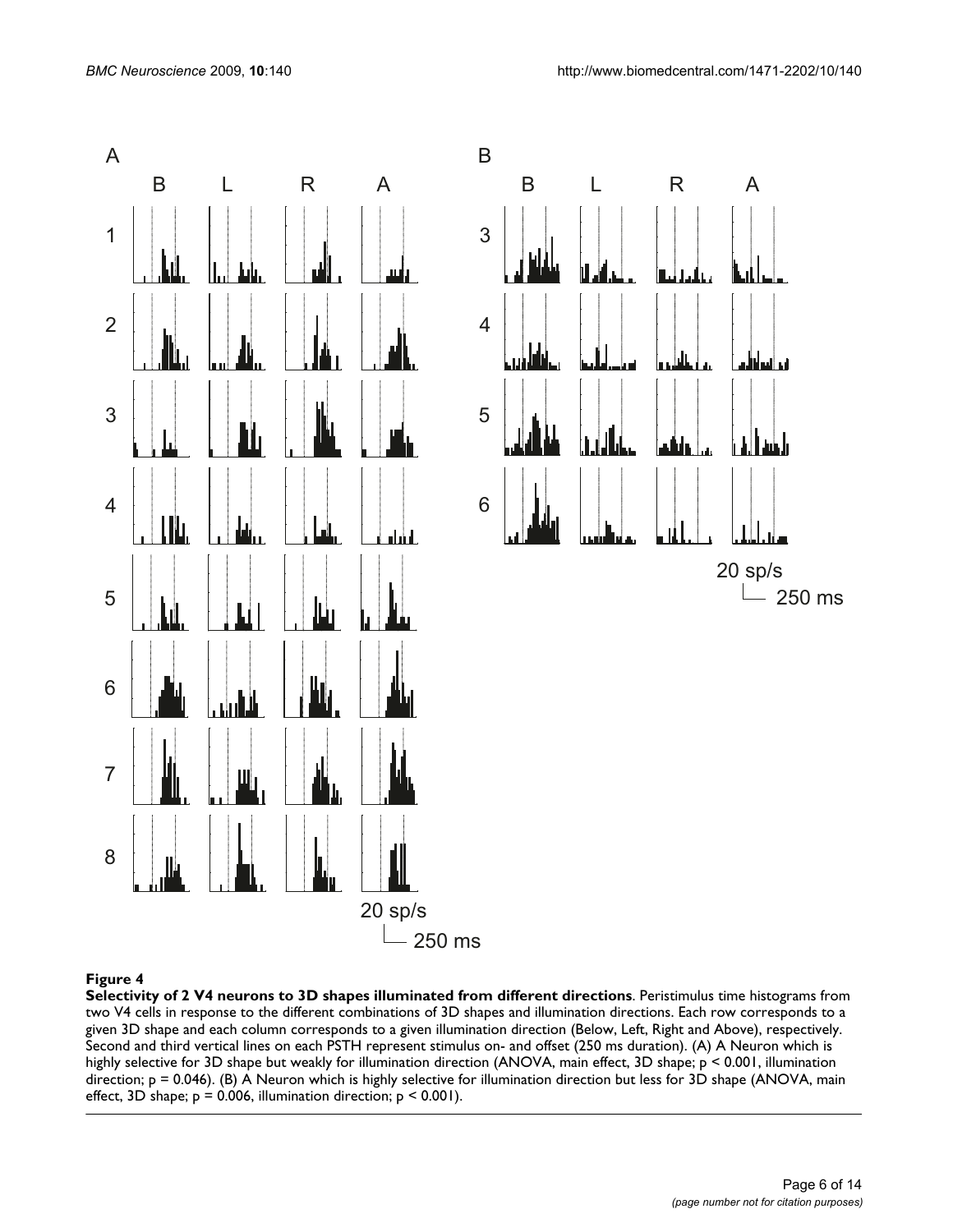

**Selectivity indices**. (A) Scatter plot of the illumination selectivity index (ISI) as a function of the shape selectivity index (SSI), with their respective distributions plotted on the top and right sides of the scatter plot. The median values of SSI and ISI distributions are 0.30 and 0.31 respectively. The black dots represent the neurons illustrated in Figures 4A  $(SSI = 0.81, ISI = 0.23)$  and 4B  $(SSI = 0.31, ISI = 0.83)$ . (B) The ANOVA based  $\omega^2$  index for illumination direction plotted as a function of the  $\omega^2$  index for shape. The black dots represent the neurons illustrated in Figures 4A & B. Dashed lines represent the thresholds of 0.10 that we used to determinate that a cell is highly selective to shape or illumination direction.

5A, right axis) has a median value of 0.31 indicating that there is a broad tuning to illumination direction across the population. The neurons in Figure 4A and 4B have ISIs of 0.23 and 0.83 respectively. Surprisingly, the scatter plot (Figure 5A) shows that 3D shape selectivity is significantly and positively correlated with Illumination Direction (Pearson correlation;  $r = 0.566$ ,  $p < 0.001$ ) suggesting that the determination of the illumination direction is essential to elaborate the shape from shading selectivity. At this stage of the analysis, our results indicate that individual V4 neurons do not show a marked preference across the 3D shapes illuminated for different directions but they could use illumination direction to encode shape from shading.

A better quantitative measure of the tuning is provided by the  $\omega^2$  index from the ANOVA (see Methods). We computed this index for each neuron for both the shape of the stimuli ( $\omega$ <sup>2</sup>S) and the illumination of the stimuli ( $\omega$ <sup>2</sup>ID). Figure 5B shows the scatter plot of both indices. The median values of  $\omega$ <sup>2</sup>S and  $\omega$ <sup>2</sup>ID were 0.028 and 0.036 respectively, which, along with SSI and ISI indices, confirms that the tuning for both features was weak. Only 23 cells (19%) have a  $\omega$ <sup>2</sup>S above 0.10, the threshold value above which a neuron is considered selective. Similarly, 23 cells have a  $\omega^2$ ID above 0.10 but only 6 have both indices above threshold. This is reinforced in the scatter plot of Figure 5B that shows an absence of correlation between both indices (Pearson correlation;  $r = 0.005$ ,  $p = 0.960$ ). However, when we focused on the pool of neurons selective to the 3D shape (according to the threshold of 0.10, right side of the dashed line perpendicular to the x-axis), we observed a weak negative correlation between tuning to 3D shape and illumination (Pearson correlation;  $r = 0.421$ ,  $p = 0.0007$ . This could mean that the shape selectivity is associated with a tendency to the invariance to the direction of illumination in a few cells, like the one in Figure 4A. Furthermore, we observed no correlation between tuning to shape and direction of illumination for the pool of illumination direction selective cells (Pearson correlation;  $r = 0.039$ ,  $p = 0.826$ , upper side of the dashed line parallel to the x-axis).

According to Hanazawa and Komatsu [17], one could expect a stronger modulation of V4 Illumination Direction selective cells ( $\omega^2$ ID > 0.10, n = 23) when stimuli are illuminated from vertical directions (above and below). In order to examine this point, we used for each selective neuron a set of 4 indices computed from the responses to its preferred 3D shape only. For each illumination direction, we defined the Direction index as Rdirection/( $\Sigma$  R 4 directions), where 'Rdirection' is the response to a given direction and 'Σ R 4 directions' is the sum of the responses to each of the four illumination conditions. As a consequence, we obtained 4 Direction indices for each neuron. Figure 6 shows the scatter plot of these indices computed from the responses of the illumination direction selective cells  $(n = 23)$ . Interestingly, there is no significant response bias towards a given illumination direction, even for the 'from above' direction (ANOVA, F(3) = 0.684,  $p = 0.564$ ). The same result is obtained if we extend the analysis to the whole pool of cells. This result is consistent with the weak selectivity to illumination direction represented in Figure 5.

Genuine selectivity to 3D cannot be studied without appropriate 2D controls. In this section, we explore if V4 neurons are sensitive to the 3D or 2D aspect of the content of the stimuli with the use of several control stimuli (see Methods). The results of a three-way ANOVA (*shape × con-*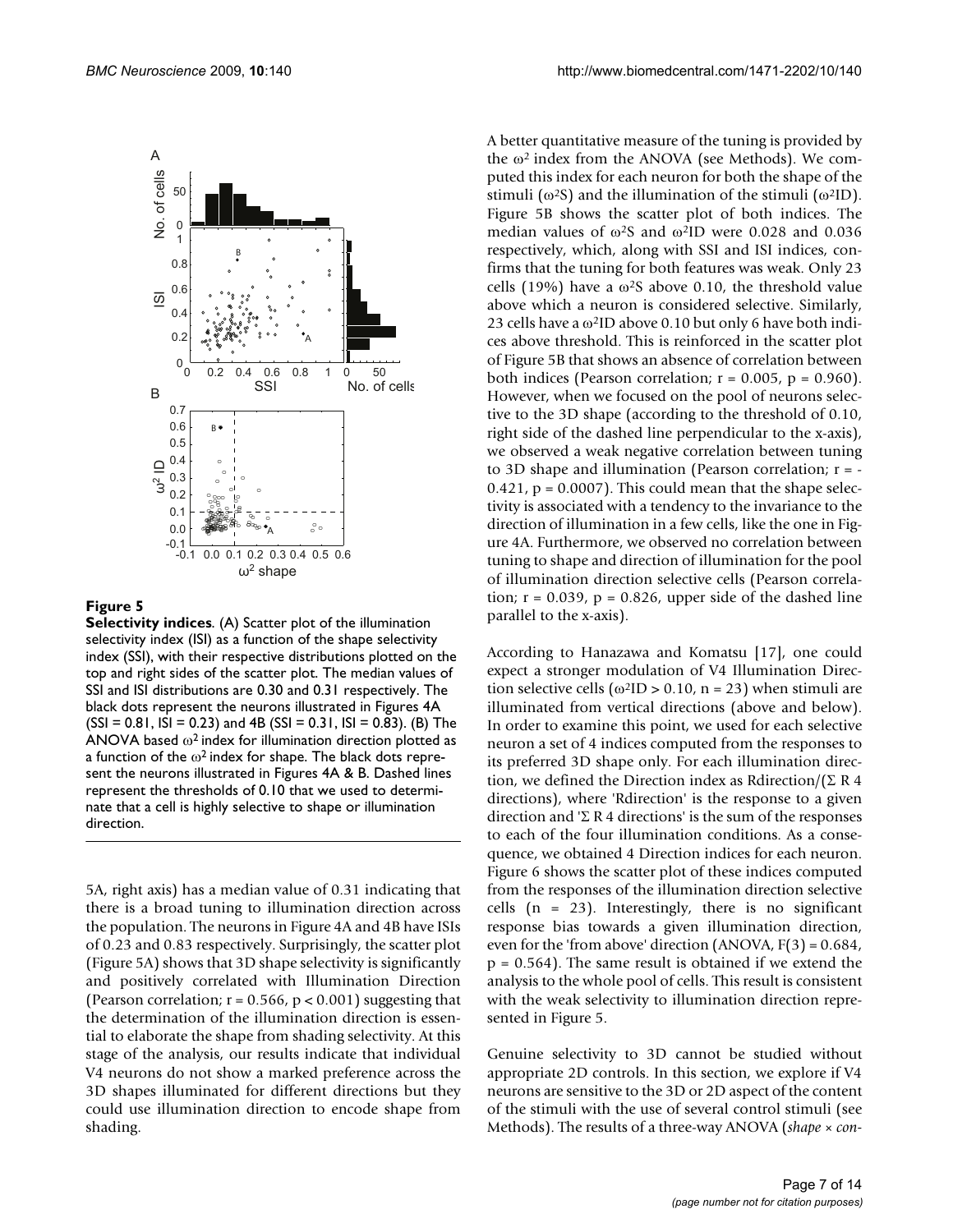

**Direction index**. Scatter plot of direction indices are plotted as a function of illumination direction for illumination direction selective cells ( $n = 23$ ). One point corresponds to the index computed for one illumination direction selective cell at one illumination direction. Red dots represent the mean direction index for each illumination direction. There is no preference for a given illumination direction (ANOVA, p  $= 0.586$ ).

*tent × illumination direction*) show that 93 cells (78%) responded differently according to the content (3D/Blob/ [Random or Posterized], main effect, p < 0.05). We termed these 93 cells 'content' cells and restrict further response comparisons of 3D stimuli with control stimuli to this subpopulation only. Figure 7 shows three examples of 'content' cells preferring the 3D, Blob, or Posterized stimuli respectively. Among the population of 'content cells', 60 responded differently to the 3D shapes and 2D Blobs (Tukey test,  $p < 0.05$ ), of which 24 neurons preferred the 3D stimuli (Figure 7A) and 36 cells gave better responses to the Blob stimuli (Figure 7B). Among the 'content' population, 40 cells were recorded with the Random control stimuli. The Tukey post-hoc comparison (p < 0.05) showed that responses to Random stimuli were mostly lower than to 3D shapes and Blobs (29/40, 72.5%). The remaining 53 'content' cells were recorded with the Posterized stimuli. We observed similar percentages of 'content' cells that responded more, equally or less to Posterized stimuli than to 3D stimuli (34%, 32% and 34% respectively, Tukey-test). Table 1 (additional file 1) shows the mean population response for each cell type determined by the ANOVA. There was no evidence of stronger responses to 3D stimuli than to their respective controls.

In the first part of the analysis, we characterized 2 subpopulations of neurons that were selective to 3D shapes or illumination direction according to their  $\omega^2$  indices ( $\omega^2$  > 0.10). In these subpopulations, a vast majority of cells are also 'content' selective (20/23 for shape selective cells and 20/23 for illumination selective cells). Following our def-



#### **Figure 7**

**Examples of 'content' cells responses**. Each plot shows the mean responses of a single neuron to each 3D shape (the 4 different illumination directions are pooled together). Neurons preferring 3D stimuli (A), Blobs stimuli (B) and Posterized stimuli (C) are plotted separately. Colored curves correspond to the types of stimuli (see legend). Error bars correspond to standard error of the mean.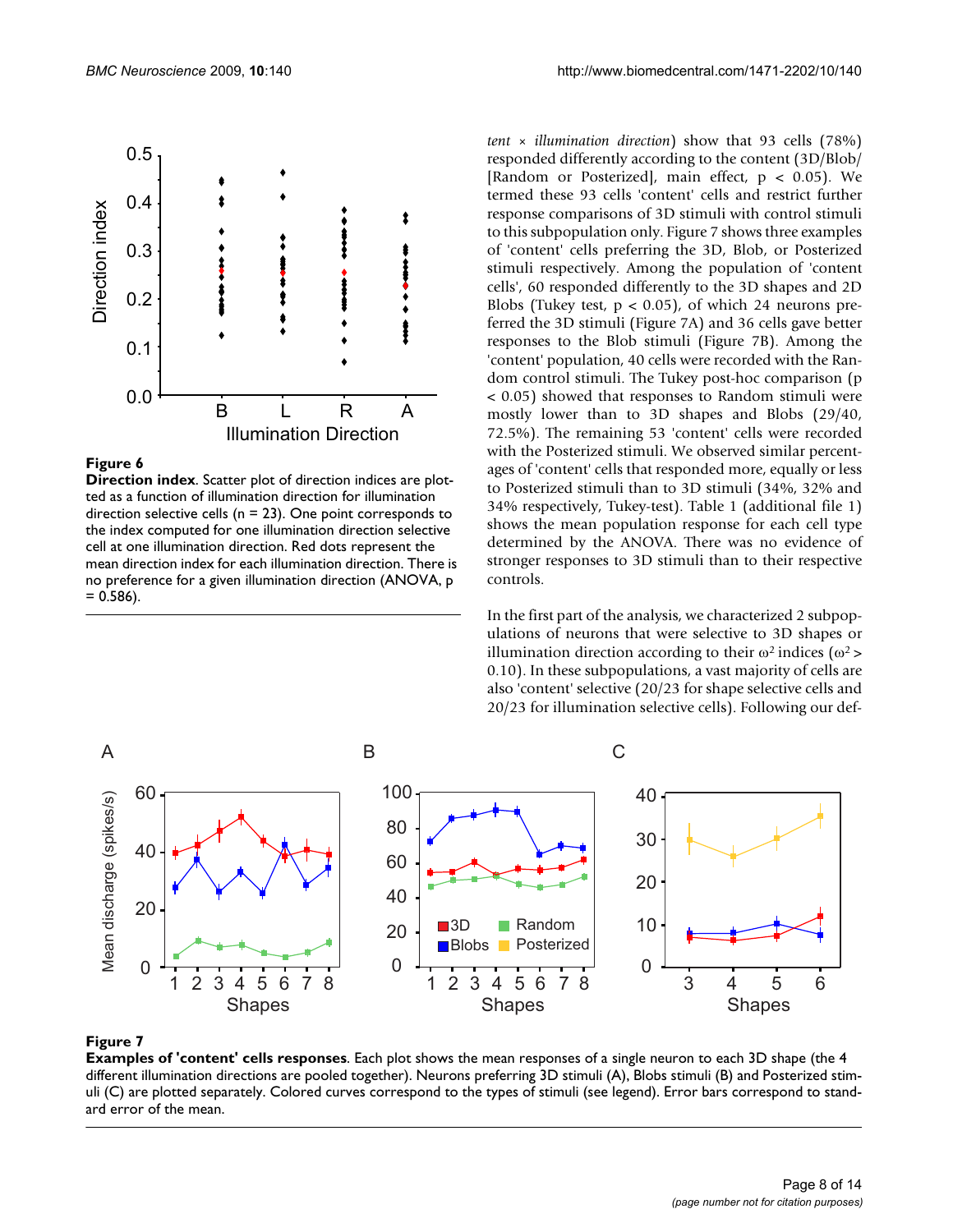inition of 'content' cells, the selectivity to both factors should be affected by the presentation of the 2D controls. To assess this point, we computed the selectivity indices ω2 for the responses to 2D controls (Blob and Random or Posterized). A majority of cells selective to 3D shape remained selective to the shape of Blob controls (18/23,  $\omega$ <sup>2</sup>S > 0.10) and fewer cells were also selective (10/23) to Random or Posterized controls (1 and 9 cells respectively). On the other hand, the selectivity to illumination direction is more disrupted by control stimuli as fewer cells remained selective for illumination direction in Blobs stimuli ( $\omega^2$ ID, n = 7/23) and 9 for Random and Posterized stimuli (1 and 8 cells respectively).

Considering the results presented so far, it is not obvious that we can draw a firm conclusion about the significance of 3D shape from shading in V4. The comparisons of  $\omega^2$ indices suggest that the selectivity to shapes is still present for 2D Blob controls and, to a lesser extent, for Random or Posterized stimuli. However, this does not necessarily mean a neuron shows the same shape preference across difference stimulus classes. For example, the neuron in Figure 7A is weakly tuned to 3D shapes ( $\omega^2$  = 0.06) and more tuned to 2D Blobs shapes ( $\omega^2$  = 0.12). However, its response is maximal for 3D shape #4 whereas it is maximal for 2D Blobs shape #6. This apparent mismatch between the tuning to 3D and to controls is due to the fact that  $\omega^2$  is a measure of the magnitude of the selectivity but it makes no assumption on the preservation of the tuning across the different types of stimuli. In order to assess the preservation of the tuning across control stimuli, we performed a rank analysis. To achieve this, we plotted the normalized mean responses of the 'content' cells population as a function of stimulus rank and content of stimuli. For each neuron, we ranked all 3D shapes according to the mean response to its preferred shape in descending order (most effective stimulus was assigned a rank of 1 whereas the least had a rank of 32 or 16, depending on the number of stimuli presented). The resulting stimulus rank order was then applied to the normalized responses to both types of control stimuli (Fig. 8). After ranking the stimuli in all content conditions using 3D shape as a reference for each neuron, the normalized responses were averaged for each rank across all the content selective neurons  $(n = 93)$ . Figure 8A shows the rank order plots of the stimuli obtained from the normalized responses of the 'content' population tested with Random stimuli (n = 40 cells). As expected, the responses to 3D stimuli on which the rank is based, decrease monotonically as a function of rank. The response curves to Blob and Random stimuli are flat and do not show any significant modulation as a function of stimulus rank (1-way ANOVA,  $p = 0.152$  and  $p = 0.999$ respectively). As 3D shape was the reference for ranking the curves, these results suggest that a given neuron does not have the same order of preference for 3D shapes and



#### **Figure 8**

**Rank analysis**. Rank order plot of the 'content' population responses plotted separately for the different classes of stimuli. The red curve illustrates the ranking of 3D stimuli in descending order from average normalized responses ( $n =$ 40). Rank 1 corresponds to the preferred 3D stimulus. The same rank is preserved to plot the corresponding responses to the Blob, Random and Posterized stimuli (blue, green and yellow curves respectively). (A) The population of cells tested with the random control stimuli ( $n = 40$ ). (B) The population of cells tested with the Posterized control stimuli  $(n = 53)$ .

corresponding 2D controls. This conclusion is also valid for Posterized stimuli: Figure 8B shows the rank order plot obtained with the 'content' population tested with Posterized stimuli (n = 53 cells). As shown previously in Figure 8A, although the responses to 3D stimuli decrease monotonically as a function of rank, mean responses to Blobs and Posterized stimuli do not vary as a function of rank  $(1$ -way ANOVA,  $p = 0.690$  and  $p = 0.516$ , respectively). Hence, the rank analysis shows that, whereas the 3D stimuli and the corresponding 2D stimuli (Blobs, Random and Posterized) share a common set of parameters (mean luminance, contrast and layout of black and white patches), the average stimulus preference is different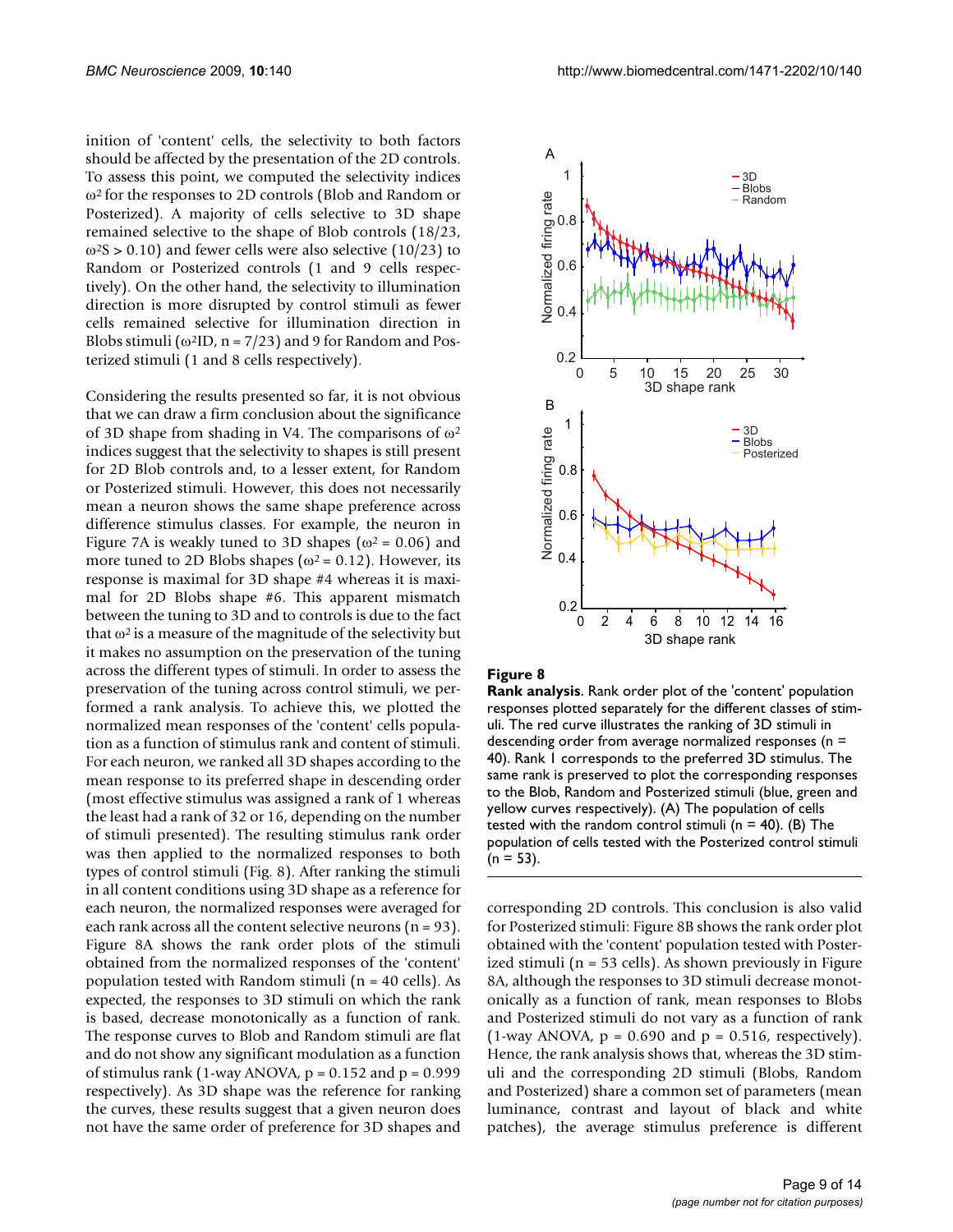between 3D stimuli and their corresponding 2D controls suggesting that the responses to 3D stimuli could not result only from low level parameters or spatial arrangement of black and white patches.

In order to better visualize the population response, we applied a hierarchical cluster analysis (Ward method, see Methods) on the standardized responses of the 40 'content' cells tested with random controls (96 stimuli: 32 3D + 32 Blob + 32 Random). Figure 9A shows the dendrogram in which each terminal branch of the tree represents one stimulus. A short linkage distance (d) between two

stimuli means that the V4 neuronal population treats these stimuli as very similar. Globally, the tree splits into two distinct clusters  $(A \text{ and } B)$  at its highest level  $(d =$ 170). The A branch contains all the 3D (red) and Blob (blue) stimuli while the whole set of 2D Random (green) stimuli belongs to cluster B. At the next level  $(d = 38)$ , the A branch splits into two distinct clusters A1 and A2 gathering 37 and 27 stimuli respectively. A1 contains all 3D stimuli and only 5 2D Blob stimuli whereas A2 contains only 2D Blob stimuli. Finally, and most interestingly, A1 is subdivided into 4 branches that contain 3D stimuli with identical lighting directions (B, R, L, A clusters in descend-



# **Figure 9**

**Hierarchical cluster analysis**. (A) Dendrogram from the hierarchical cluster analysis of the 'content' population tested with Random stimuli (n = 40 cells). Each horizontal branch represents a stimulus (first number) with one direction of illumination (B, L, R or A). Clusters A and B are separated by a linkage distance (d) of 170. At a second level ( $d = 38$ ), A branch splits into 2 clusters A1 and A2. Each color corresponds to one type of stimuli (3D, Blobs, Random or Posterized). (B) Dendrogram from the hierarchical cluster analysis of the 'content' population tested with Posterized stimuli (n = 53 cells). Same conventions as A.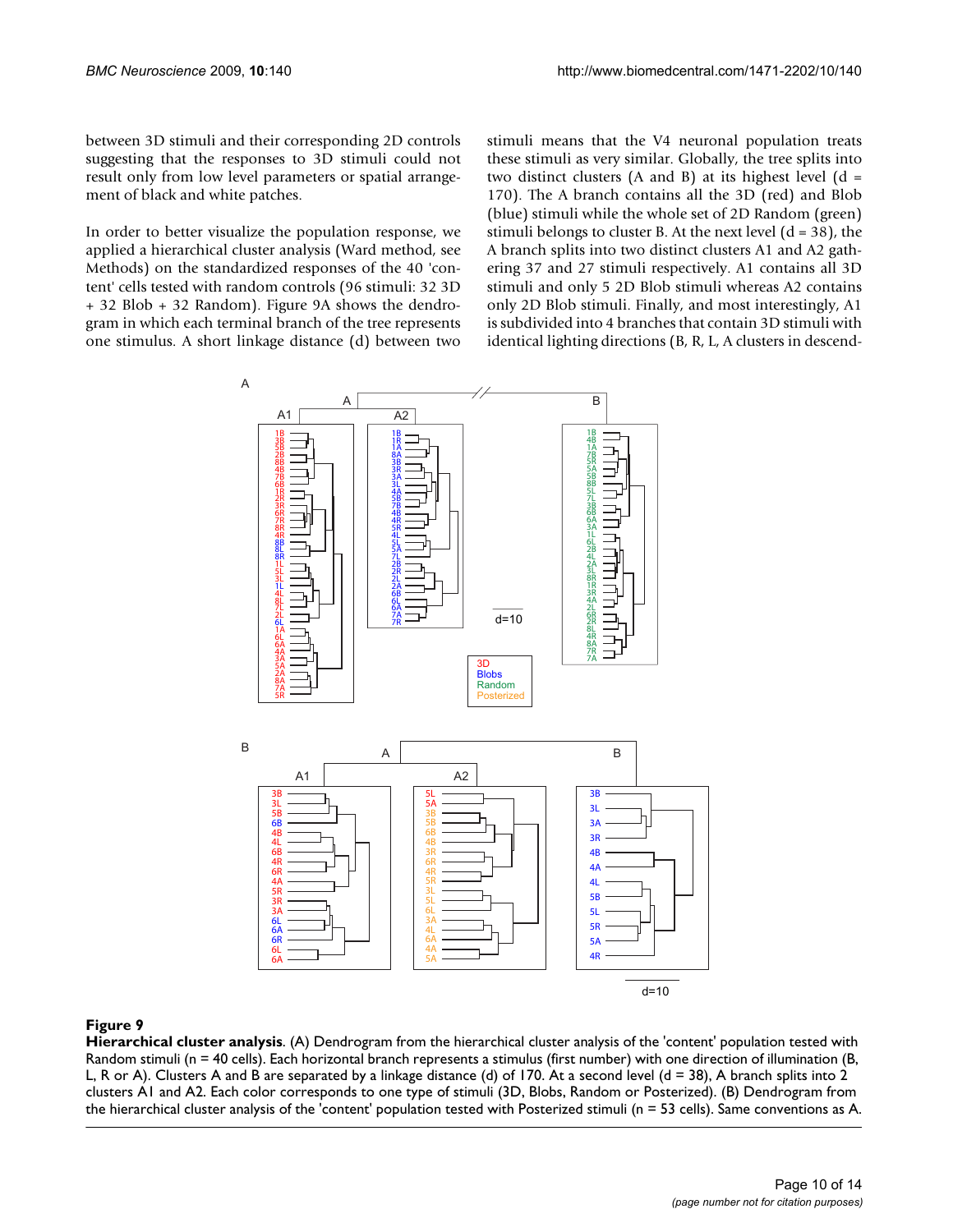ing order). Only two 3D stimuli are misclassified, stimuli 6L and 5R. Notably, the respective lighting directions of control stimuli are not clustered.

This analysis gives strong indications that 3D and 2D stimuli are well separated by the responses within the V4 population. This separation cannot be explained in terms of mean luminance and power spectrum differences between 3D and Blob stimuli. Nevertheless one could claim that the spatial distribution of grey levels is a determinant factor in the differential clustering of 3D vs. 2D because of the known sensitivity of V4 neurons to the phase of visual stimuli [31]. Indeed, although 3D stimuli are easily distinguishable from 2D Blob stimuli by a vivid 3D aspect because of the shading, the spatial distribution of dark and light patches is very different in both types of stimuli. This is the reason why we designed the Posterized control stimuli that respect more the polarity of the 3D stimuli. Figure 9B shows the result of the hierarchical cluster analysis performed on the 53 'content' cells tested with Posterized stimuli. As for the subpopulation of cells displayed in Figure 9A, most stimuli have a strong tendency to be clustered by V4 cells according to their type. The tree splits at the first level  $(d = 43)$  in two distinct clusters  $(A)$ and B), where A contains all 3D and Posterized stimuli and B contains exclusively Blobs stimuli (12 out of 16). At a lower level  $(d = 29)$ , cluster A splits in 2 subgroups A1 and A2, each containing 18 stimuli. A1 is composed of all but two 3D stimuli (14/16) in addition to Blob controls of shape #6 whereas all Posterized stimuli are found in cluster A2. Interestingly, directions of illuminations have a marked tendency to be grouped in this cluster of Posterized stimuli. Considering the distances between clusters, we found that 3D shapes are closer to Posterized stimuli than to 2D Blob stimuli whereas in both trees the distance between 3D shapes and Blob stimuli are similar (38 and 43 for Figure 9A and 9B, respectively). Responses to Random stimuli are markedly different from responses to other types of controls with a cluster separated from the 3D cluster by a long distance of 170.

# **Discussion**

The main result of our study is that 3D stimuli defined by shape from shading are distinct from 2D controls by population coding in V4. This reflects the importance of this mid-level area of the "object information processing pathway" in the elaboration of this complex visual attribute.

First, our results show that single cell selectivity to the 3D shapes used in this study is broad as determined by the SSI and  $\omega^2$  indices. Although a vast majority of the cells are efficiently driven by the pool of stimuli, only 45% are statistically modulated by 3D shapes and even fewer can individualize a given 3D shape (23 neurons according to the  $\omega^2$  criterion). One possibility of the rather weak occurrence of tuned units is that some parts (similarly oriented curved ridges or prominent bumps) are common to different stimuli, albeit placed in different positions.

Next, whereas the direction of illumination modulates 55% of the cells responses, the selectivity indices (ISI and ω2) also show that few individual cells are selective to the direction of illumination. One possible reason of the relatively sparse occurrence of such selectivity is that the complex pattern of shading varies a lot from shape to shape for a given direction of illumination. Another interesting result is that the distribution of Direction indices does not reveal any preference for a given direction of illumination. Hanazawa and Komatsu (2001) demonstrated that a majority of V4 neurons exhibited sensitivity to the direction of luminance gradients in 3D texture patterns that was biased towards the vertical gradient [17]. We suggest that, because our stimuli contained several complex curves, the source of illumination may not be as obvious as it would be with Hanazawa's textures.

Since most individual cells are broadly tuned to illumination direction, one could expect they achieve invariance to illumination. Our results show that the few cells that are strongly shape selective according to the  $\omega^2$  criterion (> 0.10) have a tendency to be invariant to illumination direction (ie. there was a negative correlation between  $\omega^2$ indices). The invariance of neuronal discharge according to the different illumination directions is a crucial step in the shape from shading process. Indeed, humans have remarkable abilities to achieve object recognition under different illumination directions and one can assume that macaque monkeys have a similar visual skill. For example, lesion work in the macaque monkey indicated that the inferior temporal cortex is critical for object recognition under varying conditions of illumination [32]. However, the question of invariance in terms of illumination direction is controversial in the literature. The structural theory of recognition suggests that the visual system extracts illumination-invariant features from the scene [33,34]. Psychophysical results are consistent with this theory as humans can recognize objects and, in some cases, faces effortlessly when the direction of illumination varies [9]. On the other hand, image-based theory proposes that direction of illumination is encoded in internal face and object representations [35,36]. This theory is supported by psychophysical data showing that recognition of faces and objects varies with illumination [10,37,38]. The results from the individual cells could well support either theory as we reported the presence of few individual cells that were invariant to direction of illumination but selective to 3D. However, the population analysis did not reflect a counterpart of the 'structural theory': we observed no clustering of individual 3D shapes in the dendrograms obtained from the population responses, suggesting that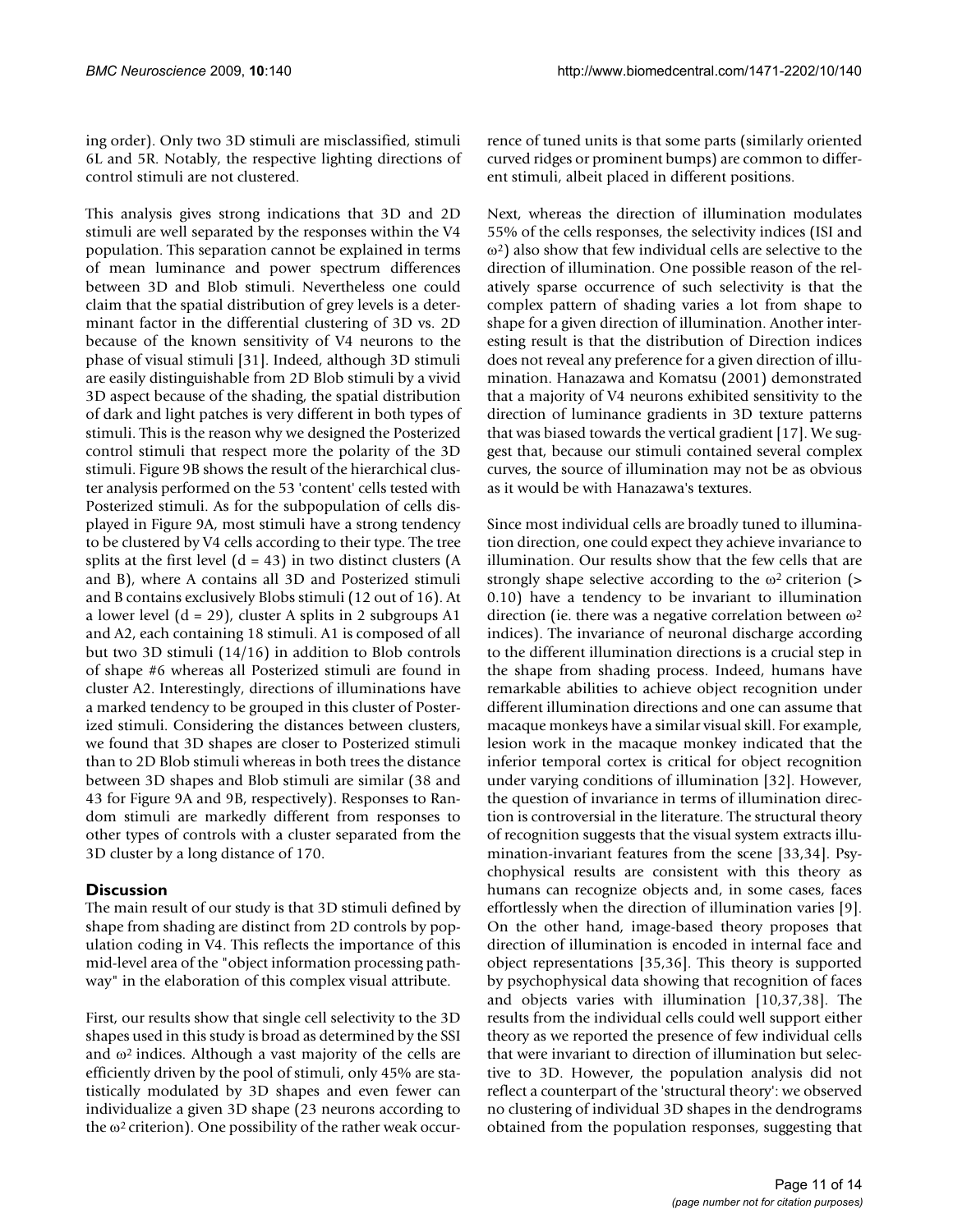more computational steps beyond V4 are required to individualize 3D objects lit under different directions. Nevertheless, the results of the cluster analysis showed a tendency for the same illuminations to be grouped together at the last branches of the dendrogram for 3D stimuli in Figure 9A, suggesting a tendency to code the direction of luminance in complex shapes. However, we note that, in Figure 9B, the effect is not present for 3D stimuli but for Posterized stimuli only. Although one cannot rule out a sampling bias issue, this may also reflect the fact that the polarity of dark and light regions is more obvious in Posterized than in the 3D shape stimuli. Hence, the cluster analysis may be revealing the mechanism that underlies the extraction of illumination direction in complex shading patterns. Such mechanisms would fit predictions of image-based theory. However, our results are limited in the sense that the monkeys performed a passive fixation task. It would be an interesting development of this study to demonstrate that invariance to a broader range of angles of illumination can be obtained in an active recognition task. To accomplish this, an experiment would have to be designed in which monkeys would be trained to recognize individual objects (of the kind we used) under various illuminations. This generalization of object recognition to 'difficult' illumination is plausible in V4 since neurons of this area have been demonstrated to be prone to perceptual learning [39].

At this stage, it is difficult to argue in favor of real 3D coding in V4. The 3D rendering of our stimuli is very vivid because of the strong shading gradients. Thus, illumination direction and 3D shape are strongly linked by construction of the stimuli and, as such, they are unavoidably intermixed. The controls we used for the 3D shape from shading stimulus were created by disorganizing the structure of the image while trying to keep the same low-level parameters. Whenever a neuron (or a population of neurons) is selective to the 3D stimuli and not to (or separated from) Posterized and Blob stimuli, it means that the gradient of tones alone or the pattern of dark and light patches alone are not sufficient to drive the cell. This would suggest that this cell could be an important step of processing shape from shading. Our results show that a vast majority (78%) of V4 neurons responded differently to 3D stimuli and these 2D control versions. However, the ANOVA and the Tukey test show that there is a comparable number of cells that prefer 2D controls (Blobs and Posterized) as prefer the 3D stimuli. This point needs to be emphasized in regards to the results of Georgieva and colleagues in fMRI [13]. In humans, many regions sensitive to 3D shapes were also responsive to 2D shapes, and this was likely the case in the area equivalent to V4 of the macaque monkey. If the respective global responses of two separate but intermixed neuronal populations (in the present case our 3D- and 2D-biased neurons) have the same strength, the resulting pattern in fMRI will not be able to identify a 3D selective region [40]. We recorded a subset of only 24 neurons that displayed a clear individual preference for 3D stimuli. The presence of this subpopulation is consistent with the results of Georgieva and colleagues who report that activation related to shape from shading can be found in ventral areas [13], although, besides the quite complex problem of homologies between species [41], the main focus of activity is likely to correspond to a more anterior region in the macaque.

When responses of V4 cells are analyzed at the population level, we obtain better evidence that neurons differentially encode 2D stimuli and 3D stimuli defined by their shading. This is shown firstly in the rank analysis where responses to 2D stimuli were ranked according to the 3D stimuli preference. We first observed that the ranking of 3D stimuli is clearly different from that of 2D Blobs and Random stimuli. This rules out the possibility that the selectivity to 3D shapes is based only on low level parameters and suggests that the disposition of the dark and light regions, very different in each type of stimuli, is important for V4 cells. We then observed that the ranking of 3D stimuli does not match that of Posterized stimuli either. This suggests that the gradient of grey levels, absent in the two-tones Posterized stimuli, is also important. A better visualization of the respective coding of each stimulus type is provided by the cluster analysis. This suggests that the V4 population is able to accurately discriminate between the different types of stimuli. The 3D stimuli and the different classes of 2D controls mostly belonged to different clusters, suggesting that the population response gives a separate status to the 3D stimuli. The different clusters cannot be explained by low-level parameters only; although 2D Blob stimuli had the same first order parameters as the 3D stimuli (this may explain the correlation between the rank plots), we did observe two clusters corresponding to each class of stimulus. Similarly, Random stimuli, which have the same mean luminance and contrast but differ markedly from 3D and Blobs in their spatial frequencies, belong to a cluster that was separated from the other two by a distance four times longer than that between the 3D shapes and blob stimuli. The question remains: Why are the 3D stimuli separated? Although each 3D stimulus is easily recognizable from the others as they are defined by a different inner content, all stimuli also could be considered as being covered by the same texture or material (here a kind of glossy metal). Our recent work [24] has stressed the fact that V4 cells can classify natural textures, and others have shown the significance of the human equivalent for attention to surface properties [42]. If the 3D stimuli were treated by V4 as a texture, we should expect them all to have the 'special status' revealed by the cluster analysis. But we think that our results show more than a mere coding of a particular tex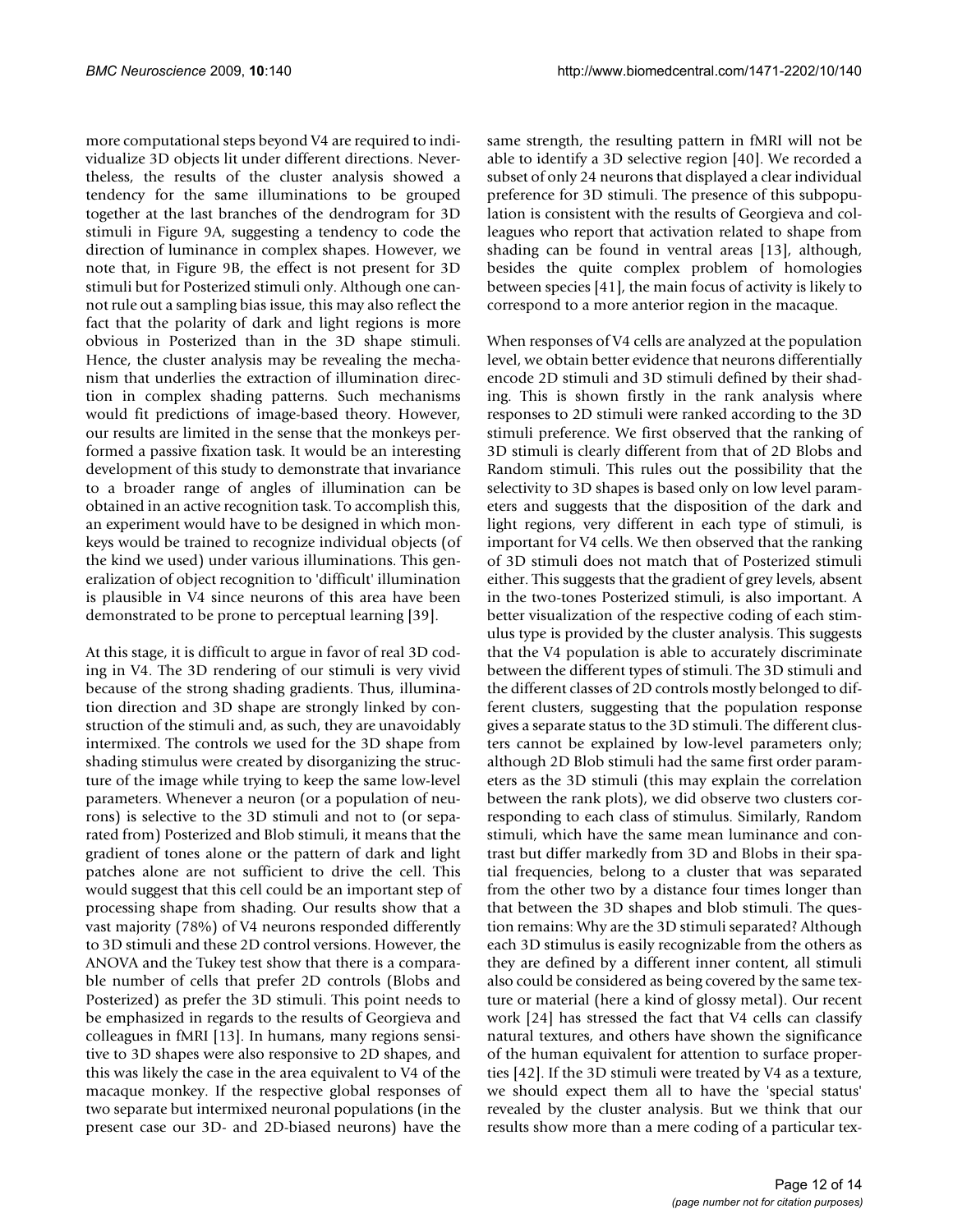ture. The cluster analysis shows that the Posterized stimuli are closer to 3D stimuli than 3D are to Blob stimuli. This suggests that the polarity of the dark and bright patterns on the stimuli (similar in 3D and Posterized only) matters more than low-level parameters in the classification.

Hence, both rank and cluster analysis point to the significance of the disposition of dark and light patches together with a gradient of grey levels. This double selectivity is an important stage to perceive shape from shading as a given direction of illumination on an irregular surface results in a unique shading pattern. However, the question remains open as to whether our results reflect a genuine coding of 3D shape (from shading) per se. Many groups have shown the importance of depth encoding in V4. For instance, V4 cells are selective to disparity or 3D orientation of bars [43,44]. However individual V4 cells may not explicitly represent orientation of curvature in depth when depth is coming from disparity [45]. In our study, the monocular depth cue was brought about by illumination and similarly, and the V4 cells could not achieve complete shape invariance. Using stimuli similar to ours while recording in TEO, Vangeneugden and colleagues [46] did not observe striking differences to our results except that a majority of cells prefer 3D-shapes over the controls. However a previous study reports depth-invariant shape selectivity in area the infero-temporal cortex [47]. It may be that the complex percept of 3D shape from shading needs to build up through V4 and TEO stages before reaching invariance in IT. In this case, area V4 could encode 3D cues like shading, texture gradient or disparity and send this information to infero-temporal cortex [48,49]. However, it is not yet completely understood how shape and surface selectivities build up through early levels, V4 (as a putative intermediate stage) and different IT subregions [50-52]. One very important point that remains unclear is what areas contribute to the vivid naturalness of the phenomenological percept of 3D. This remains to be tested with behavioural tasks [23] while focusing in the regions corresponding to human posterior LOC, which is a region of high convergence of 3D cues [13].

#### **Conclusion**

This study shows that area V4 of the monkey plays a significant role in the cortical processing steps leading to perception of 3D objects defined by shape from shading. The shape from shading selectivity that is not obvious at the level of the single cell is suggested at the population level.

# **Authors' contributions**

FA and CJ carried out recordings. FA, CJ and PG participated in the design and technical setup of the study, including animal surgery and training. FA, CJ and PG performed data analysis and participated in writing the manuscript. All authors read and approved the final manuscript.

#### **Additional material**

#### **Additional file 1**

*Table S1. Mean population response ± SD to stimuli types (3D or controls) for each cell type (left column) determined by the ANOVA.* Click here for file [\[http://www.biomedcentral.com/content/supplementary/1471-](http://www.biomedcentral.com/content/supplementary/1471-2202-10-140-S1.xls) 2202-10-140-S1.xls]

#### **Acknowledgements**

We thank F. Lefevre and S. Aragones for husbandry and care. C. Marlot for her precious work on the bibliography database. We thank Rufin Vogels, James Todd, Karoly Koteles, James Bisley and Koorosh Mirpour for technical help and scientific discussion.

This work was supported by grants from the Information Society Technologies (INSIGHT2+, #2000 29688, Neuronal basis of coding of 3D shape and material properties for recognition) and the Fondation de France.

#### **References**

- 1. Todd JT: **[The visual perception of 3D shape.](http://www.ncbi.nlm.nih.gov/entrez/query.fcgi?cmd=Retrieve&db=PubMed&dopt=Abstract&list_uids=15301751)** *Trends Cogn Sci* 2004, **8(3):**115-121.
- 2. Braje WL, Kersten D, Tarr MJ, Troje NF: **Illumination effects in face recognition.** *Psychobiology* 1998, **26(4):**371-380.
- 3. Tarr MJ, Kersten D, Bulthoff HH: **[Why the visual recognition sys](http://www.ncbi.nlm.nih.gov/entrez/query.fcgi?cmd=Retrieve&db=PubMed&dopt=Abstract&list_uids=9797998)[tem might encode the effects of illumination.](http://www.ncbi.nlm.nih.gov/entrez/query.fcgi?cmd=Retrieve&db=PubMed&dopt=Abstract&list_uids=9797998)** *Vision Res* 1998, **38(15-16):**2259-2275.
- 4. Todd JT, Mingolla E: **[Perception of surface curvature and direc](http://www.ncbi.nlm.nih.gov/entrez/query.fcgi?cmd=Retrieve&db=PubMed&dopt=Abstract&list_uids=6224894)[tion of illumination from patterns of shading.](http://www.ncbi.nlm.nih.gov/entrez/query.fcgi?cmd=Retrieve&db=PubMed&dopt=Abstract&list_uids=6224894)** *J Exp Psychol Hum Percept Perform* 1983, **9(4):**583-595.
- 5. Mamassian P, Kersten D: **[Illumination, shading and the percep](http://www.ncbi.nlm.nih.gov/entrez/query.fcgi?cmd=Retrieve&db=PubMed&dopt=Abstract&list_uids=8776500)[tion of local orientation.](http://www.ncbi.nlm.nih.gov/entrez/query.fcgi?cmd=Retrieve&db=PubMed&dopt=Abstract&list_uids=8776500)** *Vision Res* 1996, **36(15):**2351-2367.
- 6. Nefs HT, Koenderink JJ, Kappers AM: **[The influence of illumina](http://www.ncbi.nlm.nih.gov/entrez/query.fcgi?cmd=Retrieve&db=PubMed&dopt=Abstract&list_uids=15895627)[tion direction on the pictorial reliefs of Lambertian surfaces.](http://www.ncbi.nlm.nih.gov/entrez/query.fcgi?cmd=Retrieve&db=PubMed&dopt=Abstract&list_uids=15895627)** *Perception* 2005, **34(3):**275-287.
- 7. Ramachandran VS: **[Perception of shape from shading.](http://www.ncbi.nlm.nih.gov/entrez/query.fcgi?cmd=Retrieve&db=PubMed&dopt=Abstract&list_uids=3340162)** *Nature* 1988, **331(6152):**163-166.
- 8. Biederman I, Bar M: **[One-shot viewpoint invariance in matching](http://www.ncbi.nlm.nih.gov/entrez/query.fcgi?cmd=Retrieve&db=PubMed&dopt=Abstract&list_uids=10492817) [novel objects.](http://www.ncbi.nlm.nih.gov/entrez/query.fcgi?cmd=Retrieve&db=PubMed&dopt=Abstract&list_uids=10492817)** *Vision Res* 1999, **39(17):**2885-2899.
- 9. Nederhouser M, Mangini MC, Biederman I, Subramaniam S, Vogels R: **Is object recognition invariant to direction of illumination and direction of contrast.** Society PoVS. Sarasota, Florida; 2001.
- 10. Braje WL: **[Illumination encoding in face recognition: effect of](http://www.ncbi.nlm.nih.gov/entrez/query.fcgi?cmd=Retrieve&db=PubMed&dopt=Abstract&list_uids=12678618) [position shift.](http://www.ncbi.nlm.nih.gov/entrez/query.fcgi?cmd=Retrieve&db=PubMed&dopt=Abstract&list_uids=12678618)** *J Vis* 2003, **3(2):**161-170.
- 11. Cavanagh P, Leclerc YG: **[Shape from shadows \[published erra](http://www.ncbi.nlm.nih.gov/entrez/query.fcgi?cmd=Retrieve&db=PubMed&dopt=Abstract&list_uids=2522531)[tum appears in J Exp Psychol Hum Percept 1990](http://www.ncbi.nlm.nih.gov/entrez/query.fcgi?cmd=Retrieve&db=PubMed&dopt=Abstract&list_uids=2522531) [Nov;16\(4\):910\].](http://www.ncbi.nlm.nih.gov/entrez/query.fcgi?cmd=Retrieve&db=PubMed&dopt=Abstract&list_uids=2522531)** *J Exp Psychol Hum Percept Perform* 1989, **15(1):**3-27.
- 12. Braje WL, Legge GE, Kersten D: **[Invariant recognition of natural](http://www.ncbi.nlm.nih.gov/entrez/query.fcgi?cmd=Retrieve&db=PubMed&dopt=Abstract&list_uids=10953759)**  $objects$  in the presence of shadows. **29(4):**383-398.
- 13. Georgieva SS, Todd JT, Peeters R, Orban GA: **[The Extraction of](http://www.ncbi.nlm.nih.gov/entrez/query.fcgi?cmd=Retrieve&db=PubMed&dopt=Abstract&list_uids=18281304) [3D Shape from Texture and Shading in the Human Brain.](http://www.ncbi.nlm.nih.gov/entrez/query.fcgi?cmd=Retrieve&db=PubMed&dopt=Abstract&list_uids=18281304)** *Cereb Cortex* 2008, **18(10):**2416-2438.
- 14. Taira M, Nose I, Inoue K, Tsutsui K: **[Cortical areas related to](http://www.ncbi.nlm.nih.gov/entrez/query.fcgi?cmd=Retrieve&db=PubMed&dopt=Abstract&list_uids=11697928) [attention to 3D surface structures based on shading: an fMRI](http://www.ncbi.nlm.nih.gov/entrez/query.fcgi?cmd=Retrieve&db=PubMed&dopt=Abstract&list_uids=11697928) [study.](http://www.ncbi.nlm.nih.gov/entrez/query.fcgi?cmd=Retrieve&db=PubMed&dopt=Abstract&list_uids=11697928)** *Neuroimage* 2001, **14(5):**959-966.
- 15. Moore C, Engel SA: **[Neural response to perception of volume](http://www.ncbi.nlm.nih.gov/entrez/query.fcgi?cmd=Retrieve&db=PubMed&dopt=Abstract&list_uids=11182098) [in the lateral occipital complex.](http://www.ncbi.nlm.nih.gov/entrez/query.fcgi?cmd=Retrieve&db=PubMed&dopt=Abstract&list_uids=11182098)** *Neuron* 2001, **29(1):**277-286.
- 16. Kourtzi Z, Erb M, Grodd W, Bulthoff HH: **[Representation of the](http://www.ncbi.nlm.nih.gov/entrez/query.fcgi?cmd=Retrieve&db=PubMed&dopt=Abstract&list_uids=12902390) [perceived 3-d object shape in the human lateral occipital](http://www.ncbi.nlm.nih.gov/entrez/query.fcgi?cmd=Retrieve&db=PubMed&dopt=Abstract&list_uids=12902390) [complex.](http://www.ncbi.nlm.nih.gov/entrez/query.fcgi?cmd=Retrieve&db=PubMed&dopt=Abstract&list_uids=12902390)** *Cereb Cortex* 2003, **13(9):**911-920.